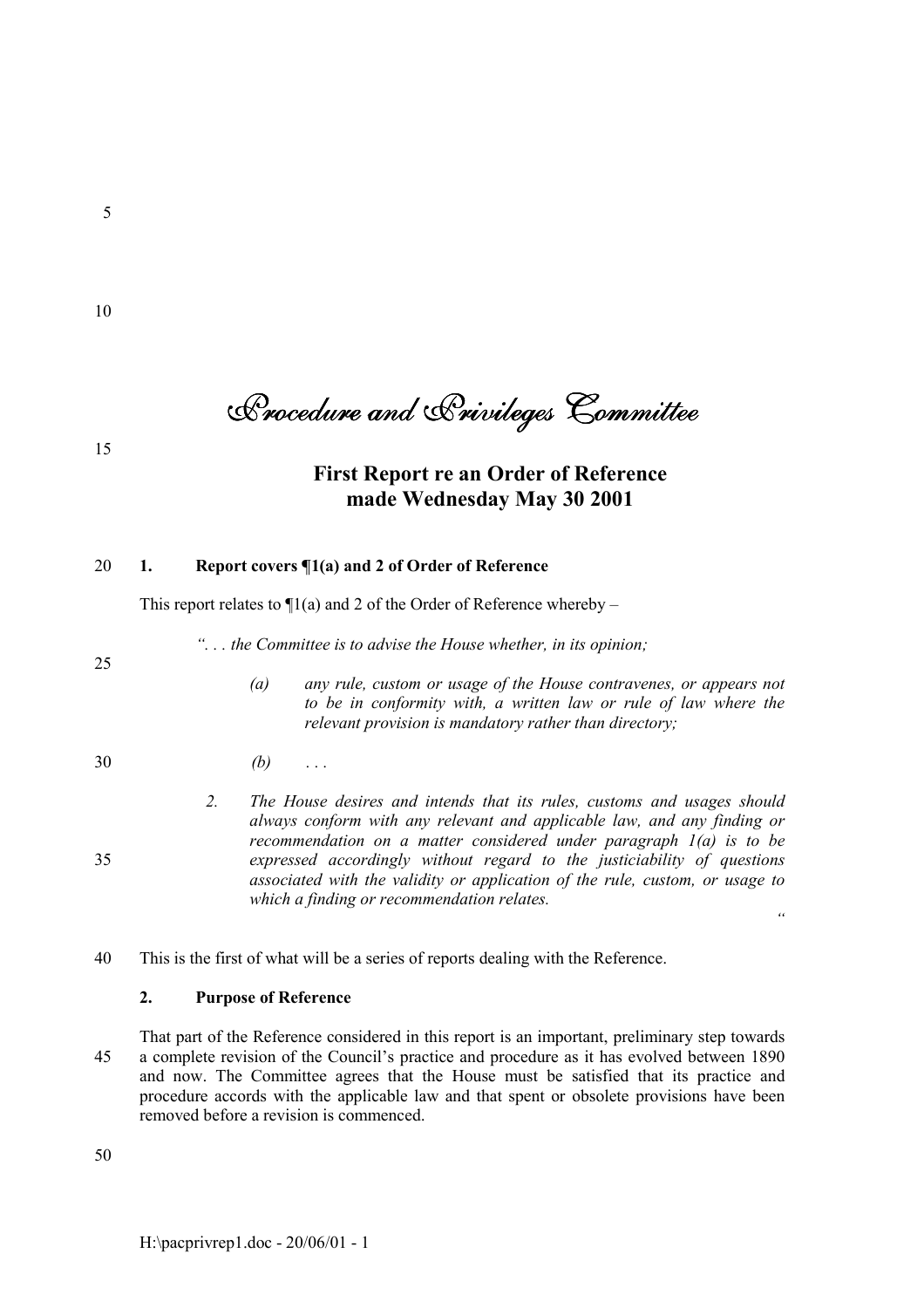## **3. Advice provided to the Committee**

The Clerk provided advice (*Appendix A*) identifying rules and usages that he believed were caught by  $\Pi(a)$  as he understood the applicable law which is, in summary  $\overline{\phantom{a}}$ 

- (a) a mere resolution of the Council cannot make law, or place a person beyond reach of the law;
- (b) the ordinary rules and usages of the Council regulating its proceedings are 10 procedural and do no more than prescribe the manner and form in which the Council transacts its business;
- (c) a rule or order that is more than procedural, eg, it has legislative effect or is coercive in nature and application, is wholly dependent for its validity on 15 sourcing it to a grant of power made or recognized by the general law;
	- (d) a law is mandatory when any failure to comply with each substantive requirement renders the non-complying proceedings, and the outcome, void and of no effect;

20

5

- (e) how, and when, the Council exercizes a lawful power in discharging its functions is immune from judicial intervention or direction.
- The Committee accepts that the foregoing statements are an accurate reflection of the law in 25 Western Australia. However, a contextual application of these propositions has led to some unanticipated results.

The following matters have been identified as rules and usages on which the Committee should report. But for ¶2 of the Reference, the Committee would not have dealt with the 30 matter of absolute majorities, in the reasonable belief that a court would decline jurisdiction to interfere in the Council's internal proceedings especially, as here, when the rule has no "third" party" effect.

# **4. The matters considered**

# 1. SO's 356, 418 – summonsing of witnesses

Section 5 of the *Parliamentary Privileges Act 1891* confers by express reference to each office, the power to sign a summons, to the President in the case of the Council, 40 and to the Clerk of the Council when required by a committee.

Standing order 356 purports to enable the clerk of a select committee to issue a summons at the chairman's direction to an intending witness. Standing order 418 provides for the Clerk to issue a summons to a witness required to attend on the 45 Council or a committee of the whole and repeats SO 356 in relation to select committees.

> The Committee was advised that neither rule has been followed since late 1982 and that s 5 has been applied strictly.

> The Committee agrees that the statutory provision is clear and provides no authority for the Council to extend its meaning by standing order.

55

<sup>35</sup>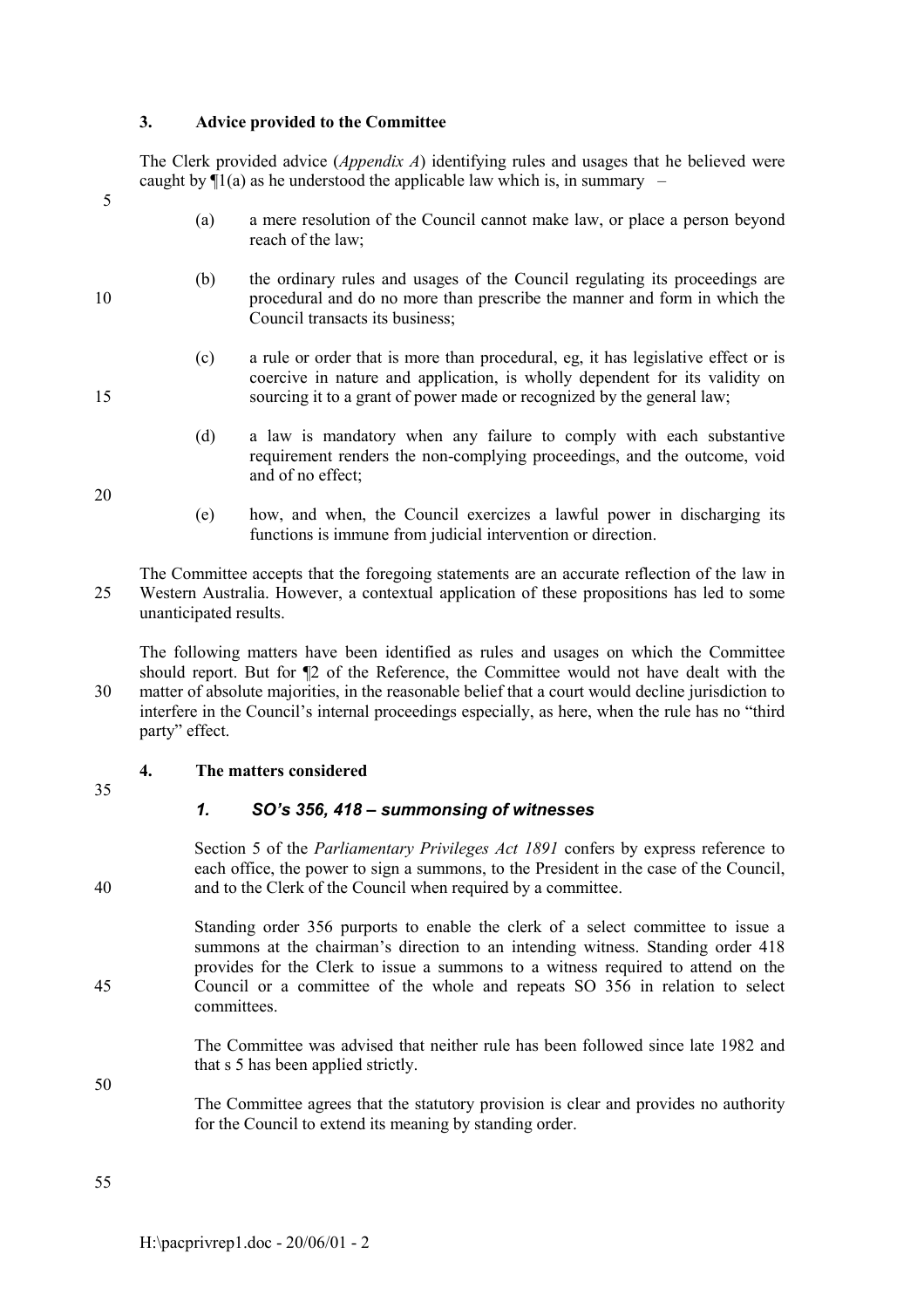# The Committee **recommends** –

That:

| 5  |    |                                                                                                                                                                                                                                                                                  | (a)               | SO 356 be repealed (there is no equivalent provision made for<br>standing committees); and                                                                                                                                                                                                                                                                                                                                                                    |
|----|----|----------------------------------------------------------------------------------------------------------------------------------------------------------------------------------------------------------------------------------------------------------------------------------|-------------------|---------------------------------------------------------------------------------------------------------------------------------------------------------------------------------------------------------------------------------------------------------------------------------------------------------------------------------------------------------------------------------------------------------------------------------------------------------------|
|    |    |                                                                                                                                                                                                                                                                                  | (b)               | SO 418 be amended to reflect statutory provisions.                                                                                                                                                                                                                                                                                                                                                                                                            |
| 10 |    |                                                                                                                                                                                                                                                                                  |                   | Draft motion giving effect to recommendation:                                                                                                                                                                                                                                                                                                                                                                                                                 |
|    |    | (a)                                                                                                                                                                                                                                                                              |                   | Standing orders 356, 418 are repealed;                                                                                                                                                                                                                                                                                                                                                                                                                        |
| 15 |    | (b)                                                                                                                                                                                                                                                                              |                   | The following standing order is substituted -                                                                                                                                                                                                                                                                                                                                                                                                                 |
|    |    |                                                                                                                                                                                                                                                                                  | 418.              | Witnesses to be summonsed                                                                                                                                                                                                                                                                                                                                                                                                                                     |
|    |    |                                                                                                                                                                                                                                                                                  | $\left( l\right)$ | This order does not apply to a member of the Council.                                                                                                                                                                                                                                                                                                                                                                                                         |
| 20 |    |                                                                                                                                                                                                                                                                                  | (2)               | A summons issued to a person to attend as a witness or to produce<br>documents is to be signed:                                                                                                                                                                                                                                                                                                                                                               |
|    |    |                                                                                                                                                                                                                                                                                  |                   | by the President if the order is made by the Council;<br>(a)                                                                                                                                                                                                                                                                                                                                                                                                  |
| 25 |    |                                                                                                                                                                                                                                                                                  |                   | by the Clerk on the authorization of the chairman if the order is<br>(b)<br>made by a committee.                                                                                                                                                                                                                                                                                                                                                              |
|    | 2. |                                                                                                                                                                                                                                                                                  |                   | SO's 205, 206 - voting by Deputy President or Acting President                                                                                                                                                                                                                                                                                                                                                                                                |
| 30 |    |                                                                                                                                                                                                                                                                                  | Amendment Act.    | Standing order 205 applies to the Chairman of Committees but in the capacity of<br>Deputy President or Acting President and accords with s 14 of the Constitution Acts                                                                                                                                                                                                                                                                                        |
| 35 |    | Standing order 206 applies to the Chairman of Committees in that capacity. There is<br>no conflict with s 14 which takes no account of any proceeding involving a vote that<br>is not the Council sitting as the Council. Both rules are silent on voting by Deputy<br>Chairmen. |                   |                                                                                                                                                                                                                                                                                                                                                                                                                                                               |
| 40 |    |                                                                                                                                                                                                                                                                                  |                   | Despite the clear intent of section 14 of the Constitution Acts Amendment Act 1899<br>that it is the President alone who cannot exercize a deliberative vote, there is a<br>longstanding usage, supported by Presidents' rulings, that any member temporarily<br>occupying the Chair is also deprived of a deliberative vote. Despite SO 205, the usage<br>has been extended to include the Deputy President.                                                 |
| 45 |    |                                                                                                                                                                                                                                                                                  |                   | The usage and its related rulings reflect the <i>Constitution Act's</i> provisions as they<br>applied to the appointed Council between 1890 and 1893. Section 10 provided –                                                                                                                                                                                                                                                                                   |
| 50 |    |                                                                                                                                                                                                                                                                                  | "10.              | The presence of at least five of the members of the Legislative Council<br>exclusive of the member presiding, shall be necessary to constitute a<br>quorum for the despatch of business; and all questions in the said<br>Council shall be decided by a majority of votes of the members<br>present, other than the President or the member presiding, and when<br>the votes are equal the President or the member presiding, shall have<br>the casting vote. |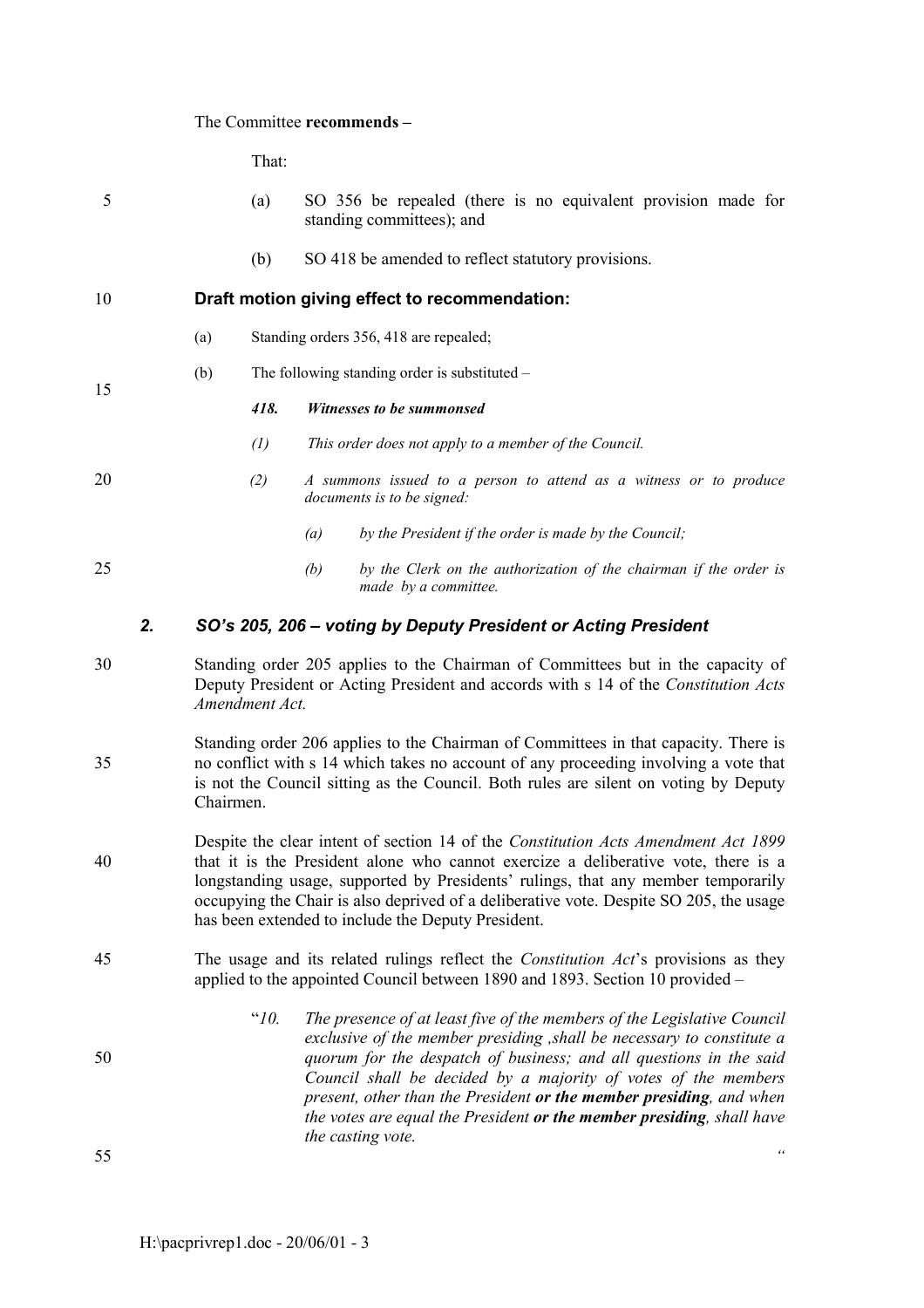Section 10 ceased to apply on October 18 1893 when Part III of the *Constitution Act* was proclaimed and introduced the elective Council. Section 10 was replaced by section 7 of the *Constitution Act Amendment Act 1893.* Significantly, section 7 deprived the President alone of a deliberative vote. Any reference to *<sup><i>'*</sup>the member</sup> 5 *presidingî* was omitted. Section 7, without any substantive alteration, was reenacted in 1899 as section 14 of the *Constitution Acts Amendment Act* and no amendment has been made to it since then.

It is reasonable for the Committee to assume that the change between section 10 and 10 section 7, now section 14, was made deliberately and that Parliament intended that the members of an elected Council should not lose their right to vote when temporarily occupying the Chair. In light of the statutory history, the Committee suggests the usage is untenable.

# 15 The Committee **recommends** –

- (a) That the current usage be abandoned immediately;
- (b) That SO's 205 and 206 be repealed and replaced with a rule that states that 20 the Deputy President and an Acting President may vote from the Chair and that when, as a result, there is an equality of votes, the question passes in the negative.

# **Draft motion giving effect to recommendation:**

Standing orders 205, 206 are repealed and the following is substituted  $-$ 

# *205. Voting by Deputy or Acting President*

- 30 *(1) The Deputy President, or any member temporarily occupying the Chair in the Council, is entitled to vote on any question then arising.*
	- *(2) In a case of an equality of votes where subclause (1) applies, the question is resolved in the negative.*

35

40

45

25

# 3. SO 153(c) – Effect of prorogation on question for disallowance

There are 2 ways in which SO 153(c) may be construed in its application to the effects of prorogation on an unresolved question to disallow a regulation.

The first is to concede that to the extent that it purports to disallow a regulation of its own force is to give it legislative effect that has no foundation in law. The second is to hold that the purported disallowance is not the intent and that the words are descriptive of the law's effect following the deeming of the question.

Regardless of what view may be taken, the provision as it stands "... *appears not to be in conformity with, a written law ...* "[ $[1(a)]$  in most cases section 42 of the *Interpretation Act 1984.*

50 The matter is easily rectified without affecting the Council's intention.

The Committee **recommends** –

That SO 153(c) be amended by deleting any reference to disallowance resulting from 55 deeming an unresolved question to pass in the affirmative on prorogation.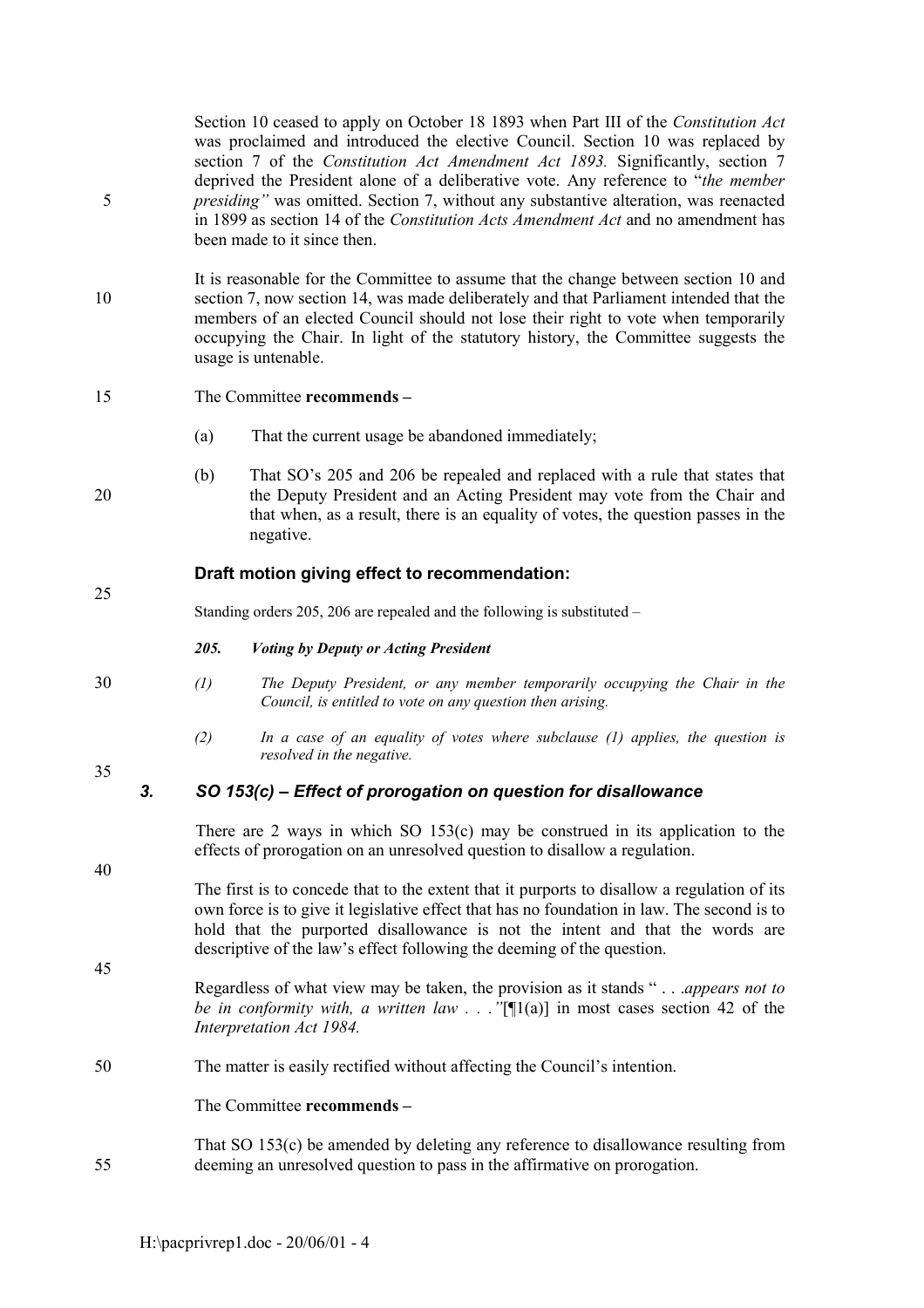# **Draft motion giving effect to recommendation:**

#### **Disallowance on prorogation**

| 5  |       |     | Standing order $153(c)$ is repealed and the following is substituted –                                         |
|----|-------|-----|----------------------------------------------------------------------------------------------------------------|
|    | (c)   |     | Where the question on a motion for disallowance remains unresolved $-$                                         |
| 10 |       | (a) | at the expiration of 10 sitting days after the day on which the<br>motion was moved; or                        |
|    |       | (b) | when Parliament is prorogued,                                                                                  |
|    | then: |     |                                                                                                                |
| 15 |       | (c) | in relation to paragraph (a) the question must be resolved at the<br>next sitting;                             |
| 20 |       | (d) | in relation to paragraph $(b)$ , upon prorogation the question is<br>deemed to be resolved in the affirmative. |

#### *4. Bills requiring special majorities to pass ñ SOís 276, 277*

- 25 The Assembly has no rule comparable to the obligation SO 276 seeks to impose on the Clerk of the Assembly. The Committee takes the view that the Council should repeal SO 276 which intrudes into proceedings of the Assembly. The usual certificate attached to bills under SO 247(a) and the Assembly counterpart should be sufficient.
- 30 Legislation subject to SO 277 must pass in accordance with section 73(1) of the *Constitution Act* underpinned by section 6 of the *Australia Act(s)*  $1986 -$  it is the statutory requirement that must be observed. In that sense, SO 277 is superfluous because the obligation to ensure that the votes are properly and accurately recorded at second and third reading stages of an affected bill is imposed by law, not the standing 35 order. How the House ensures compliance with the obligation should be decided at the material time under the normal rules that provide the means of accurately recording the votes on any question. If the question at second reading passed with no dissentient voice and 18 or more members were present at the time, the need for a division, regardless of the voice vote, may be doubted.
- The Committee's preference is to repeal the rule. If the Council decides to retain the substance of SO 277, its ambit should be extended to include any bill whose passage is subject to statutory special majority provisions. It seems illogical to restrict its application to a bill caught by the first proviso to section 73(1) of the *Constitution Act* 45 yet ignore a bill to which subsection (2) applies.

Additionally, a replacement rule ought to reflect that it applies to those bills answering the description in the written law imposing the special majority requirement. The current rule could be read as applying to a bill that the Council held 50 to propose a change in the constitution of either House. Any potential ambiguity in interpretation and application should be resolved in any redraft.

The Committee sees no reason for the self-imposed blanket prohibition against revival contained in SO 277 because of the fetter it places on the Council's discretion 55 at a future time regardless of the particular circumstances.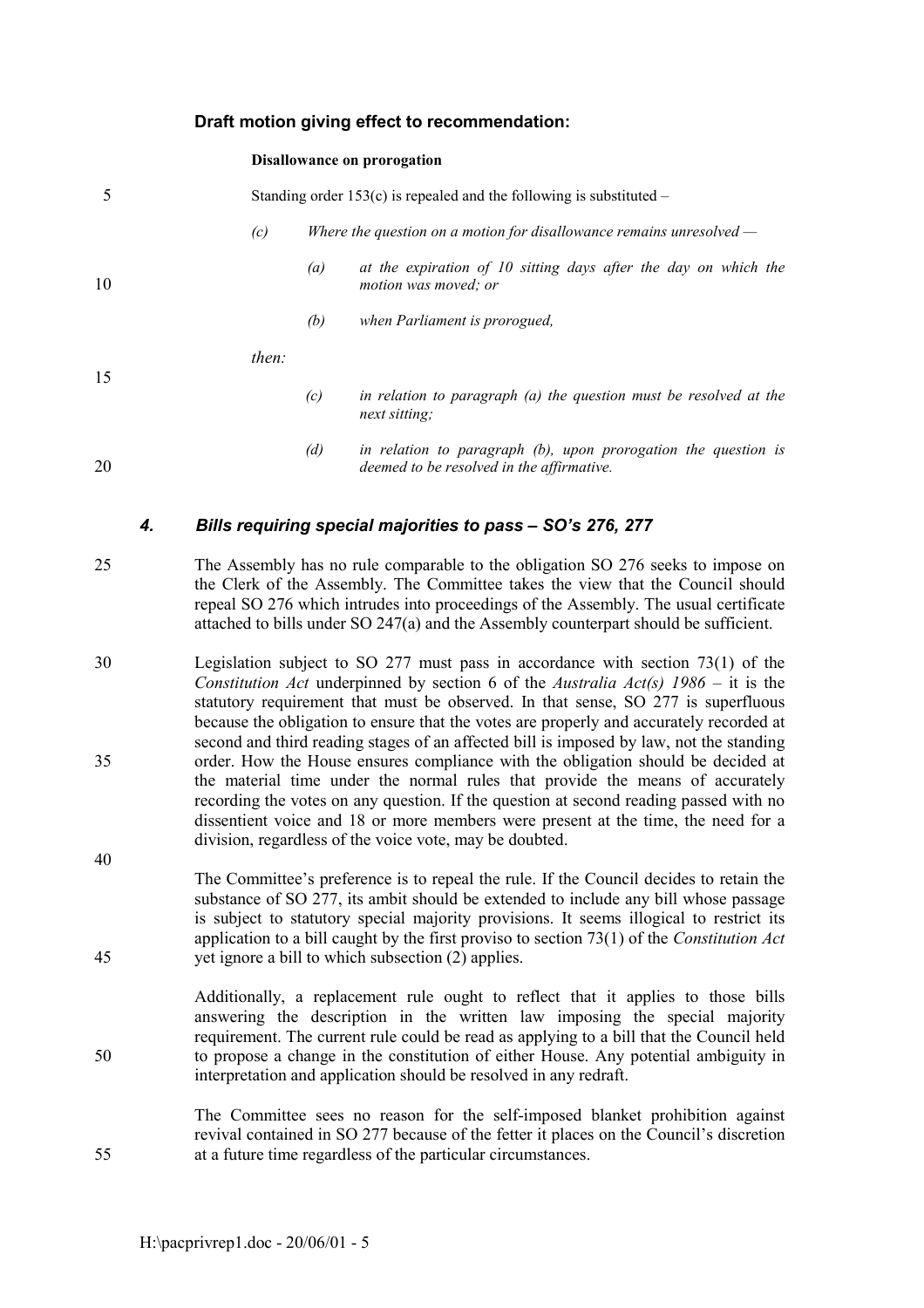|         |    |                                                                                                                                                                                                                                                                                                                                                                                                                                                                                                                     |      | As a general principle, the Council should be slow to adopt rules that would preclude<br>the House at some future time from exercizing a discretion, or choosing an option<br>appropriate to the merits of the case. Overly-prescriptive rules invite repeated<br>suspension – an undesirable practice in itself. |  |
|---------|----|---------------------------------------------------------------------------------------------------------------------------------------------------------------------------------------------------------------------------------------------------------------------------------------------------------------------------------------------------------------------------------------------------------------------------------------------------------------------------------------------------------------------|------|-------------------------------------------------------------------------------------------------------------------------------------------------------------------------------------------------------------------------------------------------------------------------------------------------------------------|--|
| 5<br>10 |    | Moreover, SO 277 was adopted when the rules, at least theoretically, enabled the<br>question for the second reading of a bill to be put more than once. Undoubtedly, the<br>prohibition against revival was intended to prevent that possibility. The current SO<br>231 was adopted after SO 277 and is expressed as applying despite ". any custom,<br>usage or rule to the contrary". As a consequence, the procedural limbo created for a<br>bill under SO 277 is displaced by outright extinction under SO 231. |      |                                                                                                                                                                                                                                                                                                                   |  |
| 15      |    | In the Committee's opinion, the fate of a bill that secures a special majority at second<br>reading but fails at third reading should be determined by the House free from rules<br>that circumscribe prospectively the options available without regard to the<br>circumstances. For example, SO 231 does not apply to a third reading leaving the<br>House with the ability to vote on that question more than once without having to<br>suspend standing orders or rescind a previous vote.                      |      |                                                                                                                                                                                                                                                                                                                   |  |
| 20      |    |                                                                                                                                                                                                                                                                                                                                                                                                                                                                                                                     |      | The Committee recommends -                                                                                                                                                                                                                                                                                        |  |
|         |    | That $-$                                                                                                                                                                                                                                                                                                                                                                                                                                                                                                            |      |                                                                                                                                                                                                                                                                                                                   |  |
| 25      |    | (a)                                                                                                                                                                                                                                                                                                                                                                                                                                                                                                                 |      | SO 276 be repealed for the reason that any failure by the Assembly to comply<br>with $s$ 73(1) of the <i>Constitution Act</i> is exclusively a matter for that House;                                                                                                                                             |  |
|         |    | (b)                                                                                                                                                                                                                                                                                                                                                                                                                                                                                                                 |      | SO 277 be repealed and a rule substituted that applies to any bill whose<br>passage is subject to special majorities;                                                                                                                                                                                             |  |
| 30      |    | (c)                                                                                                                                                                                                                                                                                                                                                                                                                                                                                                                 |      | no provision be made as to revival of such a bill given the effect of SO 231 at<br>$2nd$ reading stage.                                                                                                                                                                                                           |  |
|         |    |                                                                                                                                                                                                                                                                                                                                                                                                                                                                                                                     |      | Draft motion giving effect to recommendation:                                                                                                                                                                                                                                                                     |  |
| 35      |    |                                                                                                                                                                                                                                                                                                                                                                                                                                                                                                                     |      | Standing orders 276, 277 are repealed and the following is substituted -                                                                                                                                                                                                                                          |  |
|         |    |                                                                                                                                                                                                                                                                                                                                                                                                                                                                                                                     | 276. | <b>Bills required to pass with absolute majorities</b>                                                                                                                                                                                                                                                            |  |
| 40      |    |                                                                                                                                                                                                                                                                                                                                                                                                                                                                                                                     |      | Where a written law requires that a bill must pass the second and third<br>readings with the votes of an absolute majority of the whole number of<br>members, the Council is to divide on each of those questions if there is a<br>dissentient voice.                                                             |  |
|         | 5. |                                                                                                                                                                                                                                                                                                                                                                                                                                                                                                                     |      | SO 170 – prohibition against suspension                                                                                                                                                                                                                                                                           |  |
| 45      |    | The prohibition appearing at the end of SO 170 is properly described as a self-<br>denying procedural ordinance unsupported by any external grant of power and is<br>completely inoperative. It is a further example of the Council at a particular time                                                                                                                                                                                                                                                            |      |                                                                                                                                                                                                                                                                                                                   |  |
| 50      |    | attempting to bind how its members must act at some future time regardless of<br>circumstances.                                                                                                                                                                                                                                                                                                                                                                                                                     |      |                                                                                                                                                                                                                                                                                                                   |  |

The Committee **recommends -**

That SO 170 be amended by deleting the words "This standing order shall not be 55 *suspended.î*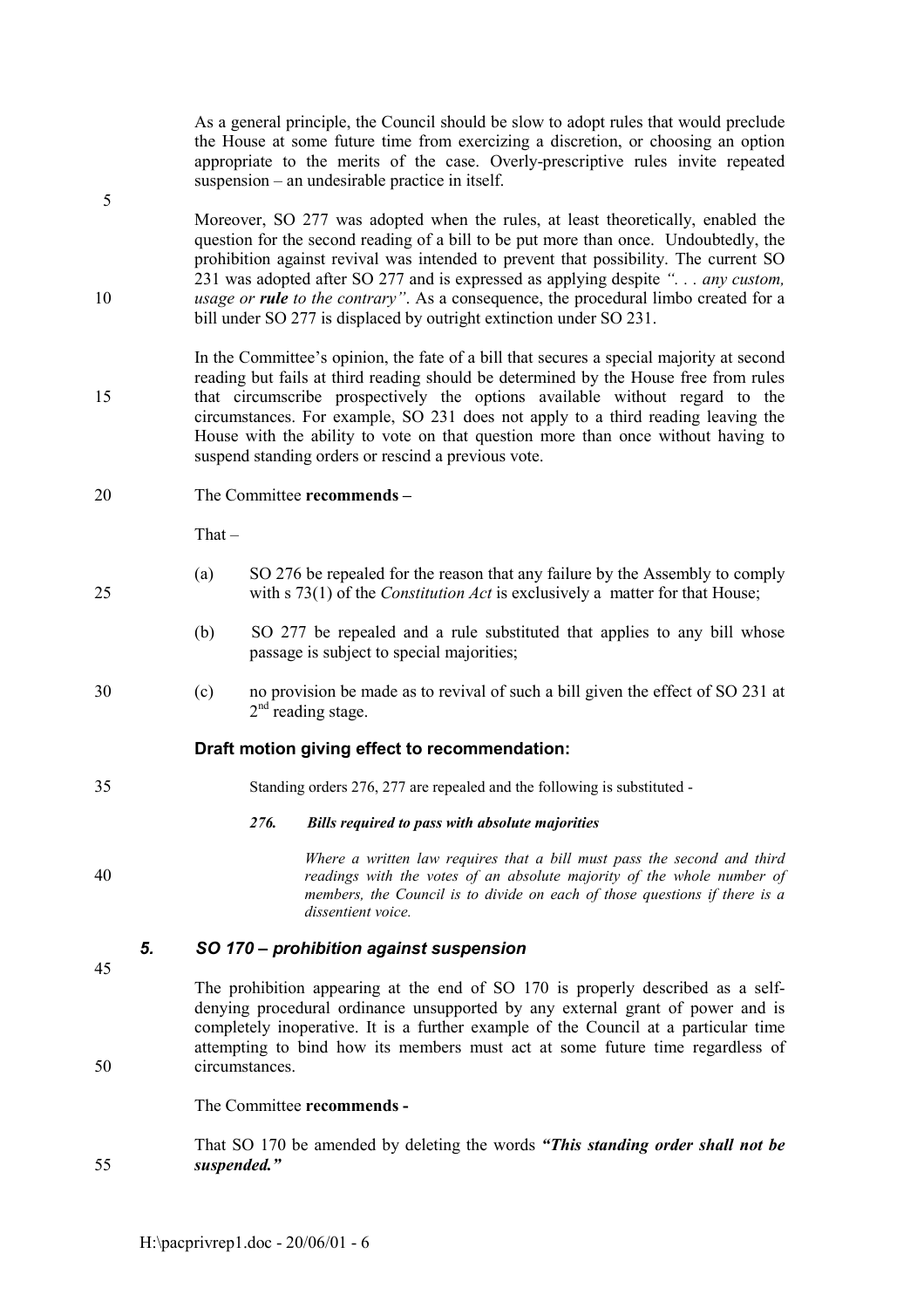# *6. Requirement for question to pass with absolute majority*

The Council should note that the Committee makes no recommendation about the requirement in 3 rules that questions, if they are to pass, are required to pass with an 5 absolute majority, ie, 18 members. The absence of a recommendation is not because of any failure to agree by the Committee members.

Standing orders 29 and 30 stipulate that removal of the President or the Chairman of Committees is by vote of the Council passed with an absolute majority. Standing 10 Order 433 permits a suspension of standing orders subject to SO 435 if, when motion is made without notice, the question passes with an absolute majority.

The Committee is unaware of any case where SO's 29 or 30 have been employed. However, frequent resort is had to SO 433 and the absolute majority requirement is 15 applied as a matter of course.

The question is about the capacity of the House to impose an absolute majority for passing a particular question. The instinctive reaction is to acknowledge such an ability as being part of the Council's exclusive right to regulate its own proceedings 20 and beyond question.

Nonetheless, the Committee has had to consider the issue because of section 14 of the *Constitution Acts Amendment Act 1899* and the express provision it makes in relation to votes and majorities. For present purposes it provides that all questions are to be 25 decided by a simple majority of members then present assuming that its quorum requirement is observed at the relevant time. In a 34 member House, 7 votes are the minimum necessary to carry a vote. The question is whether the simple majority provision is mandatory. Because there is no doubt as to its application to all proceedings of the Council, a finding that it is mandatory must result in a finding that 30 any greater requirement imposed by a resolution of the House, whether in the form of a standing order or otherwise, has no force or effect. The finding would be different if the Council can identify another written law that provides the authority to apply special majority requirements in its rules.

35 Had section 14 not dealt with voting requirements, each Member's right to vote remained an undeniable fact both as a matter of common sense and at common law. Any questioning of the entitlement is answered by section 1 of the *Parliamentary Privileges Act 1891* conferring on both Houses the powers, privileges, rights and immunities of the House of Commons.

Because there are several unassailable legal sources on which voting, and voting procedures, can be asserted without recourse to section 14, its deliberate enactment in 1893 and again in 1899 should be given some weight although it is insufficient, by itself, to persuade the Committee that the simple majority requirement are words of 45 limitation on what might otherwise be a discretionary power of the Council.

However, if the question is dealt with purely as a matter of statutory interpretation, use of the imperative "shall" in prescribing the necessary majority supports the mandatory proposition. In recent years drafting practice has replaced "shall" with 50 <sup>"must"</sup> where a written law is intended to impose obligations.

Even were the Committee to conclude that section 14 has mandatory effect (the Committee expresses no opinion) it is by no means certain that a court would entertain a legal challenge to the validity of the requirement if only because it relates 55 to certain officers of the Council and their tenure or, under SO 433, proceedings of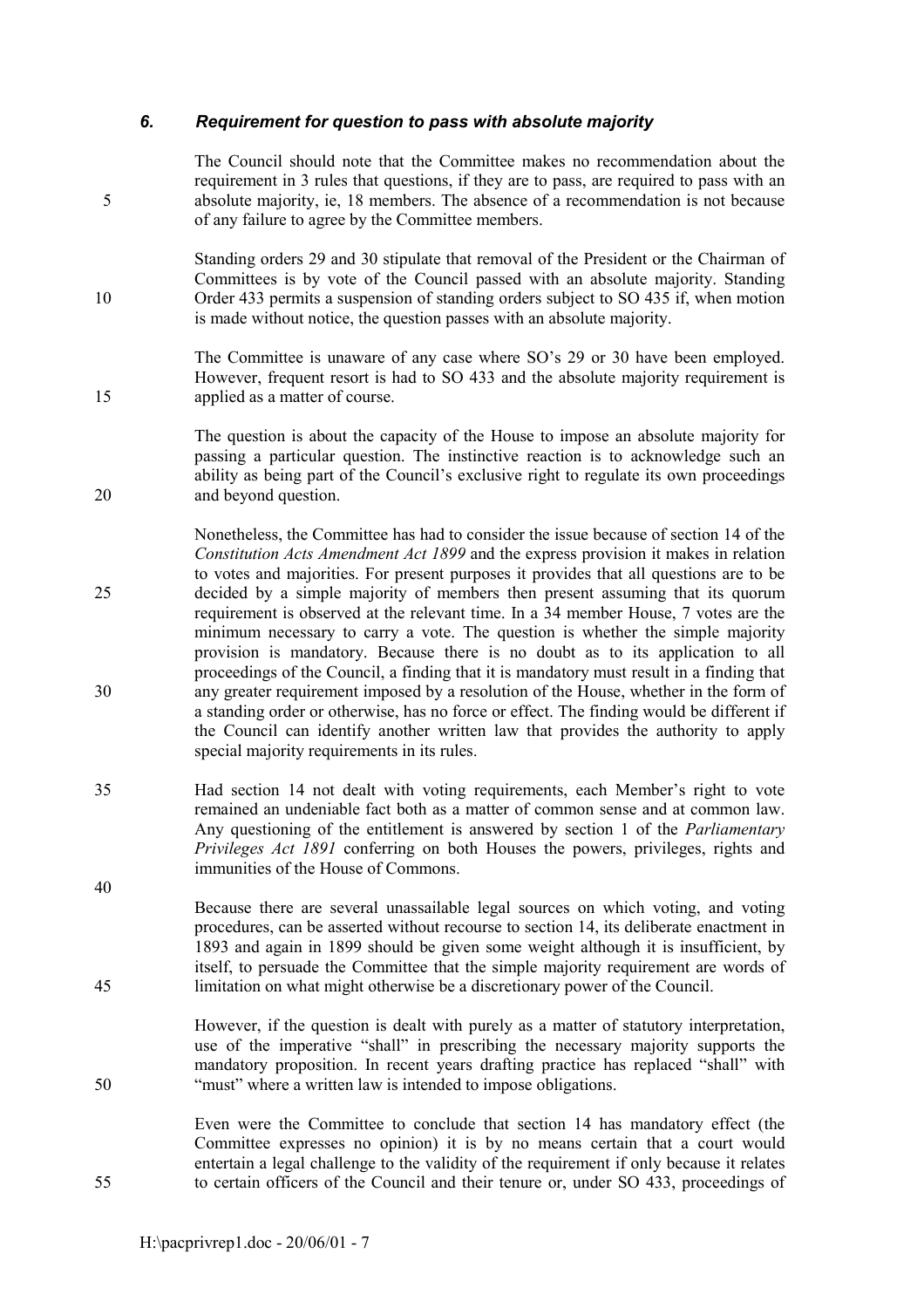the House. In each case, the matters are strictly internal and subject to the House's undoubted right to order its own proceedings.

Nonetheless, the Committee is obliged to raise the issue but has no recommendation 5 to make.

Flum Coudell<br>Floor John Coudell ORDE

Chairman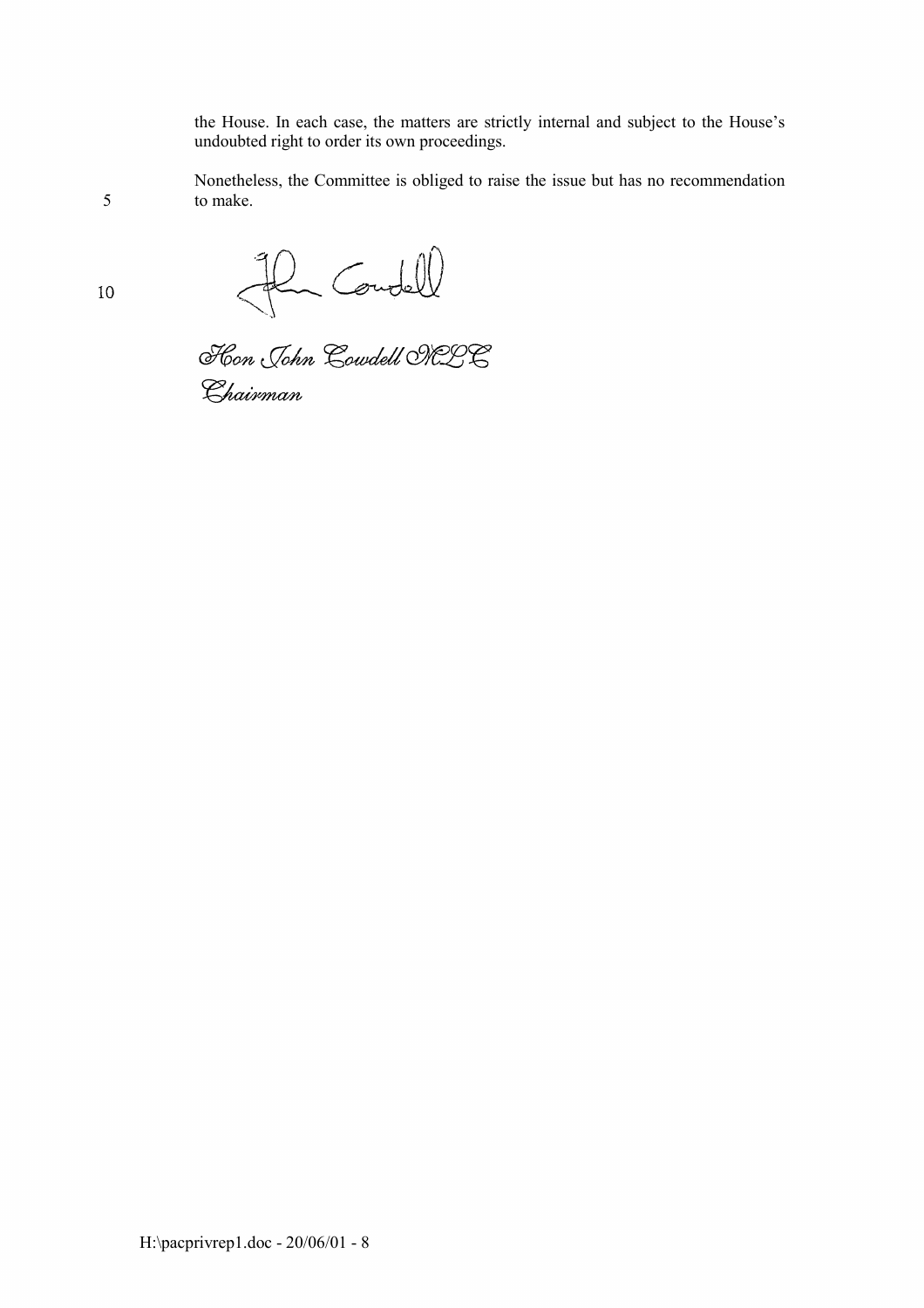# **APPENDIX A**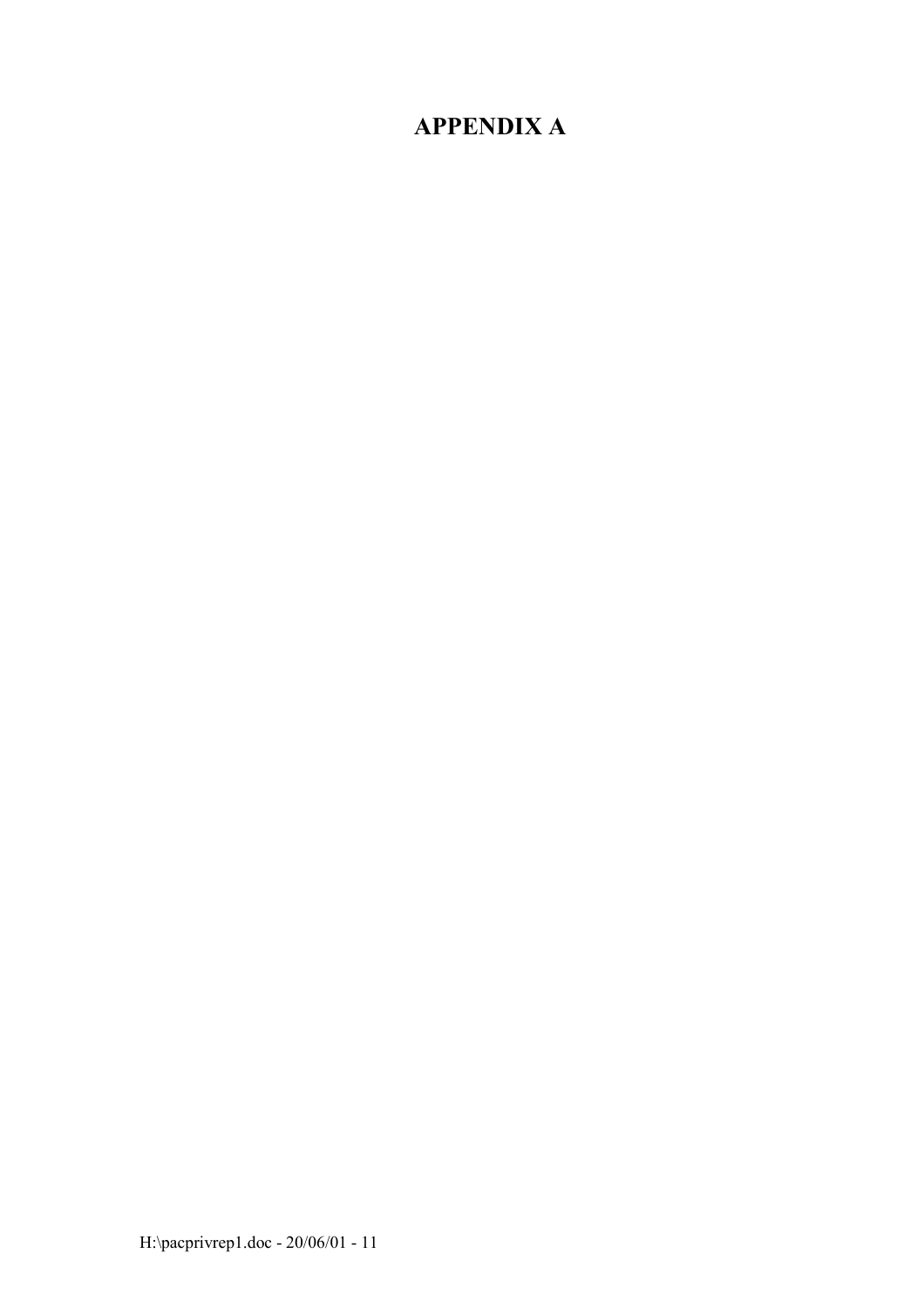# **PROCEDURE AND PRIVILEGES COMMITTEE**

| 10 |          |                                                                                                                                                                                                                                                                                                                                                                                        | Memorandum of advice re an Order of Reference<br>made Wednesday May 30 2001                                                                                                                                                                                          |  |
|----|----------|----------------------------------------------------------------------------------------------------------------------------------------------------------------------------------------------------------------------------------------------------------------------------------------------------------------------------------------------------------------------------------------|----------------------------------------------------------------------------------------------------------------------------------------------------------------------------------------------------------------------------------------------------------------------|--|
| 15 | provide- |                                                                                                                                                                                                                                                                                                                                                                                        | This memorandum deals with paragraphs 1(a) and 2 of the Order of Reference which                                                                                                                                                                                     |  |
|    |          |                                                                                                                                                                                                                                                                                                                                                                                        | " the Committee is to advise the House whether, in its opinion;                                                                                                                                                                                                      |  |
| 20 |          | (a)                                                                                                                                                                                                                                                                                                                                                                                    | any rule, custom or usage of the House contravenes, or appears not to<br>be in conformity with, a written law or rule of law where the relevant<br>provision is mandatory rather than directory;                                                                     |  |
|    |          | (b)                                                                                                                                                                                                                                                                                                                                                                                    | $\ldots$                                                                                                                                                                                                                                                             |  |
| 25 | $2_{-}$  | The House desires and intends that its rules, customs and usages should<br>always conform with any relevant and applicable law, and any finding or<br>recommendation on a matter considered under paragraph $1(a)$ is to be<br>expressed accordingly without regard to the justiciability of questions<br>associated with the validity or application of the rule, custom, or usage to |                                                                                                                                                                                                                                                                      |  |
| 30 |          |                                                                                                                                                                                                                                                                                                                                                                                        | which a finding or recommendation relates.<br>C C                                                                                                                                                                                                                    |  |
| 35 |          |                                                                                                                                                                                                                                                                                                                                                                                        | But for paragraph 2, my advice would have been confined to those matters in para (a) that<br>might be open to legal challenge. Paragraph 2 requires the Committee to consider matters<br>regardless of questions of justiciability. My advice is framed accordingly. |  |
|    | 1.       |                                                                                                                                                                                                                                                                                                                                                                                        | The Legal Status of the Legislative Council                                                                                                                                                                                                                          |  |

The Legislative Council consists of 34 elected members<sup>1</sup> and, in contrast to the Assembly<sup>2</sup>, 40 has a continuous existence. Under s 2 of the *Constitution Act 1889*, it is a component of the Parliament of the State and its advice and consent is necessary before a proposed law can be assented to by the Crown and become an Act of Parliament.

Its powers, privileges, rights, and immunities are conferred or defined by the *Parliamentary* 45 *Privileges Act 1891.* Various enactments have bearing on its proceedings and its members.

- 
- 
- 
- 

 $\mathbf{1}$ <sup>1</sup> *Constitution Acts Amendment Act 1899,* ss 5,6

<sup>&</sup>lt;sup>2</sup> *Constitution Acts Amendment Act 1899,* s  $21 -$  Assembly dissolves after 4 years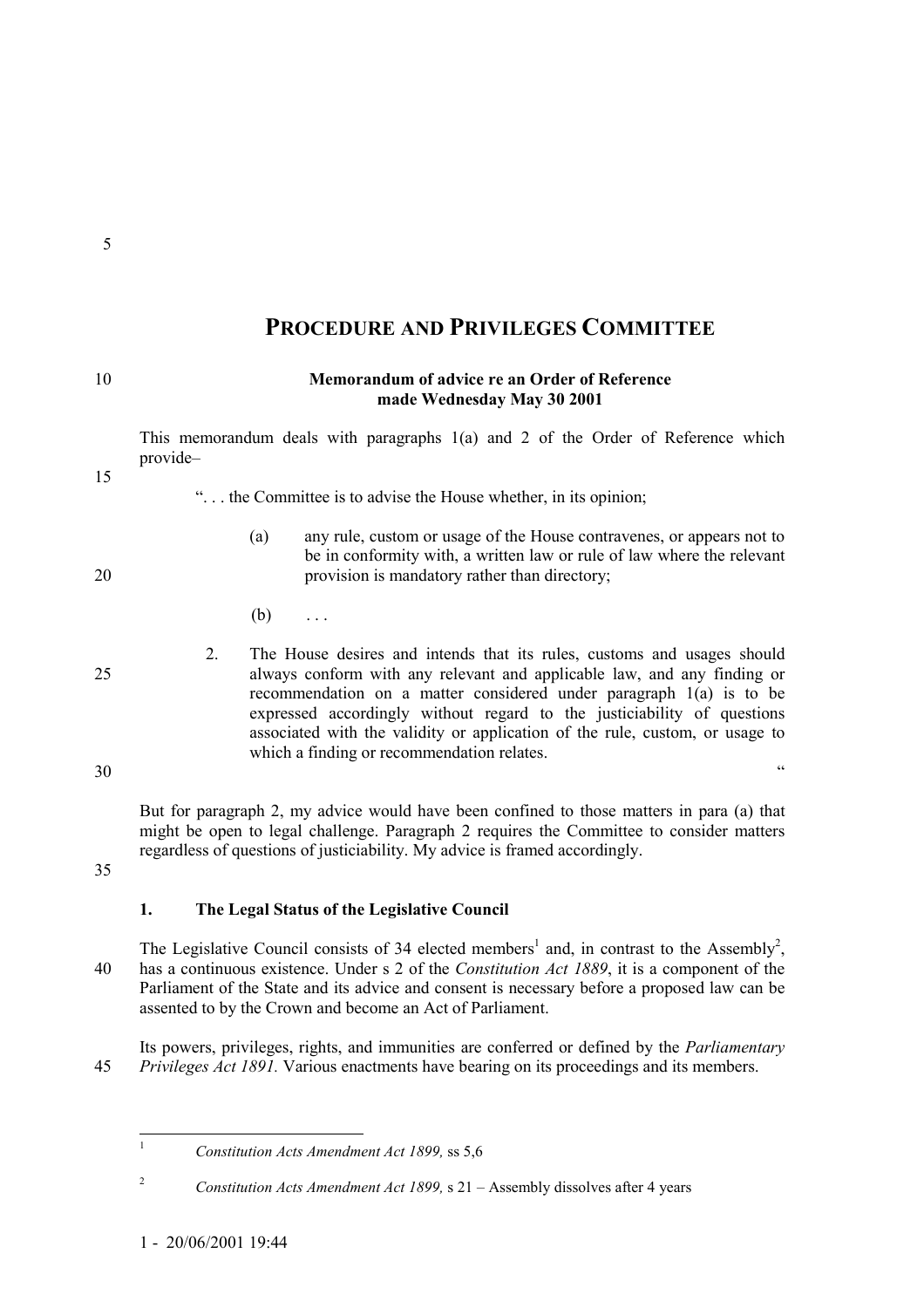The Council is not, however, constituted under any law as a legal person  $-$  it has no corporate existence. Unlike incorporated bodies, it cannot sue or be sued<sup>3</sup> and do those things that appertain to legal persons.<sup>4</sup> While the Council's legal status is explicable by reference to the evolution of the House of Commons in English constitutional history, in reality the Council 5 can perform its functions without any need to incorporate, including for current purposes, the ability to regulate its own proceedings.

# 2. The sources of the Council's power to regulate proceedings

- 10 The Council derives its power to regulate its own proceedings from 2 sources. The first is a defined grant conferred by, or ascertainable in, the laws of the State. Section 34 of the *Constitution Act*, requiring the Houses to make standing orders and rules for the stated purposes, is an example of a defined grant.
- 15 The more extensive powers flow from s 36 of the *Constitution Act* to s 1 of the *Parliamentary Privileges Act 1891* to the "reception", through that provision, of article 9 of the *Bill of Rights*  $1689<sup>5</sup>$  into the State's general law. From article 9, the Council obtains the exclusive right  $-$ 
	- $\triangleright$  To determine who is qualified to sit and vote<sup>6</sup>;
- $20 \rightarrow$  To expel any member
	- $\triangleright$  To judge the lawfulness of its own proceedings
	- $\triangleright$  To administer its own affairs within its precincts.

But as the High Court has recently affirmed, a power of coercion or to punish a contempt 25 must be a positive statutory grant:

*A House is not a legislature. Its resolutions do not make law. If it claims a power not conferred by positive law, its claim must be rejected unless it can point to a power that inheres in its very existence as a legislative chamber or which is essential in the true sense to the carrying out of its functions.7* 30

 $\overline{a}$ 

6 This right is not affected by statutory grounds for disqualification. However, its power to determine disputed elections is vested in a court of disputed returns but would revive were the court to be abolished without alternative provision being made.

<sup>7</sup> *Egan v Willis* [1998] HCA 71 at 23 per McHugh J. At common law, colonial legislatures did not inherit Westminster's penal jurisdiction (derived from Parliament's judicial functions – the ìHigh Court of Parliamentî) and were restricted to those powers necessary to ensure the orderly conduct of proceedings – the "doctrine of necessity" discussed at some length in *Egan*.

<sup>3</sup> The UK Houses are in the same position. In 1992, the UK Parliament found it necessary to enact legislation that constituted the Clerks of the 2 Houses as corporations sole for the purpose of entering into commercial contracts and generally carrying on the "business" of the Houses – Parliament Corporate Bodies Act 1992 (UK) c 27.

<sup>4</sup> Eg, the Council cannot be an employer. The Clerk(s) are officers of the Crown appointed by the Executive Council to serve the Council or the Assembly. Council staff are employed under a discrete statute. <sup>5</sup> *That the freedom of speech, and debates or proceedings in parliament, ought not to be*

*impeached or questioned in any court or place out of parliament.*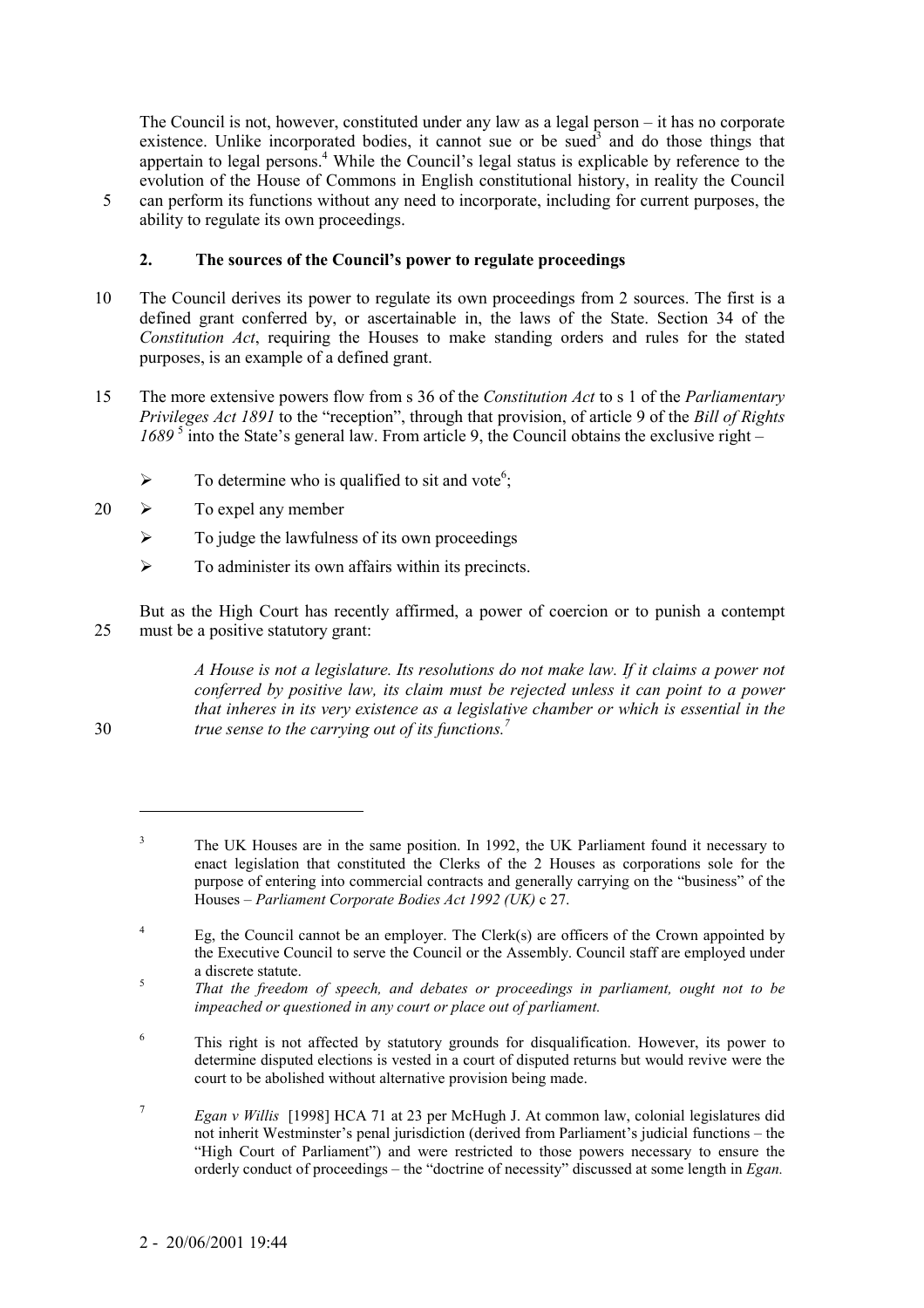Such powers of the Council are contained in the  $1891$  Act<sup>8</sup>.

At the nub of the Councilís reference to the Committee is the **exclusive** right of the House to regulate proceedings and its attendant immunity from judicial interference<sup>9</sup> although the 5 House's continued enjoyment of that exclusivity may have more to do with judicial reluctance.10 Regardless of the likelihood of judicial review of parliamentary proceedings, paragraph (2) of the reference suggests that parliamentary immunity obliges the House to ensure that its rules practices accord with mandatory, ie, non-discretionary, requirements of the general law where applicable.<sup>11</sup>

10

# **3. Practice and procedure**

The rules and practices<sup>12</sup> that apply to the Council's business:

15

. . . *assume the existence of a power, but do not operate as a source of power; rather they regulate in certain respects the exercise of a power, which, if it exists, must have some other source. This proposition was not challenged by the appellant in this Court, on the assumption, as I understand it, that the only possible source of power* 20 *for a Standing Order of substantive operation is s 15(1)(a) of the Constitution Act 1902 (NSW)* [Constitution Act 1889 (WA) s34]*which authorises orders for the orderly conduct of Council business, but does not authorise the making of Standing*

*Egan* (supra) at p 32 per Kirby J

11 The reference accepts the *Stockdale* formula (*cf* n 9) that the House by its own resolution cannot change the law or place any person beyond its reach.

<sup>12</sup> <sup>12</sup> <sup>inv</sup>rules and practice<sup>3</sup> describes the hierarchy of the forms under which the Council meets and transacts its business. It includes standing orders, sessional orders, resolutions, rulings of the Chair (in the House and Committee), custom and accepted usage as to the manner or the form in which a standing order has come to be applied, eg, latitude is given to the Leader of the Opposition to comment on actual or intended proceedings where, strictly speaking, the rules make no allowance for that type of intervention.

 $\frac{1}{8}$  Arguably, s 1 of the 1891 Act was all that was required to confer the plenum of powers specified in subsequent provisions. However, the power to fine in s 8 impliedly repeals the proviso to s 36 of the *Constitution* (powers limited to those of the House of Commons). The Commons last imposed a fine in 1666 and its power was denied in *R v Pitt* (1762) 97 ER 861. Given that the 1891 Act requires a power to be "held, possessed, enjoyed, and **exercized**" by the Commons as one received in February 1891 by the WA Houses, s 8 was a necessity if fines were to be imposed.

<sup>9</sup> The usual formula  $-$  that the courts decide whether or not a claimed privilege exists in law but will not interfere with any exercize of an admitted privilege  $-$  was tacitly accepted by the Commons following the decision in *Stockdale v Hansard* 112 ER 1112 by the enactment of the *Parliamentary Papers Act 1840* which gave statutory protection to the Official Report in place of a Commons' resolution purporting to provide the same protection; an assertion denied in *Stockdale.*

<sup>10</sup> *A common thread running through judicial consideration of challenges as to the existence or absence of asserted parliamentary privileges has been the disinclination of the courts to be drawn into factual contests and questions of degree and proportionality. In part, this disinclination arises from the deference historically paid by English courts to the entitlement of Parliament to declare its own privileges. In part, it represents a wise disinclination of judges to be dragged into the political controversies which commonly attend the conduct of business within the Houses of Parliament.*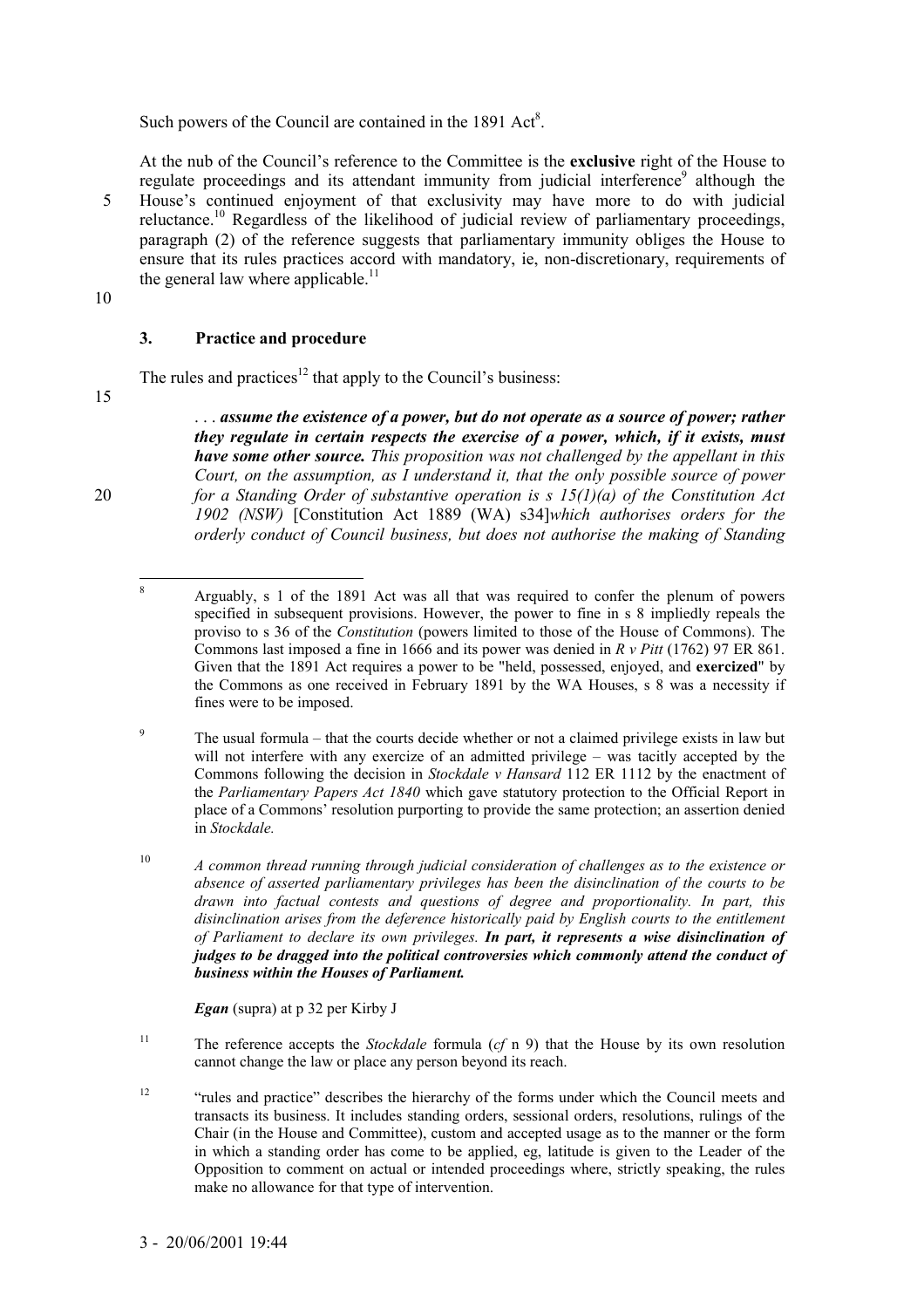*Orders to require production of documents, and measures to secure production on any failure in that regard.13*

- Put another way, procedural rules and practices are not a species of subsidiary legislation but 5 are the vehicles through which the Council exercizes the powers it derives from the general law. It follows that a rule or practice that is interpreted, applied, or developed inconsistently with the relevant law is a nullity once it is established that the law leaves no discretionary element.
- 10 Given the restriction in term of reference 1(a) it is desirable that the difference between "mandatory" and "directory" laws, and their application to Parliament, or parliamentary proceedings, be discussed.
- Section 2(1) of the *Constitution Act* provides that the State Parliament may make laws *''for* 15 *the peace, order, and good government* [of WA]". The High Court has held that those words confer a plenary legislative capacity<sup>14</sup> limited only by the apportionment of powers between the States and Commonwealth under the Commonwealth Constitution and, it must be added for present purposes, any constitutional requirement as to how particular types of legislation must be dealt with in their passage through Parliament. Thus it was said by the Privy Council:
- 20

*"... that a legislature has no power to ignore the conditions of law-making that are imposed by the instrument which itself regulates its power to make law. This restriction exists independently of the question whether the legislature is sovereign, ... or whether the Constitution is 'uncontrolled' ... . But the* 25 *proposition which is not acceptable is that a legislature, once established, has some inherent power derived from the mere fact of its establishment to make a valid law by the resolution of a bare majority which its own constituent instrument has said shall not be a valid law unless made by a different type of majority or by a different legislative process." 15*

30

There are a number of State enactments that require passage in each House at the second and third readings with absolute majorities. Under s 73(1) of the *Constitution Act*, a bill that would alter the "*constitution of either House*<sup>16</sup> is subject to the absolute majority requirement. Similar provision is made for any bill amending the *Electoral Distribution Act* 35  $1947^{17}$  in s 13 of that Act.<sup>18</sup>

- <sup>14</sup> *USSCo of Australia v King* (1988) 82 ALR (High Court)
- <sup>15</sup> *Bribery Commissioner v Ranasinghe* [1965] AC at pp 197-8
- <sup>16</sup> In *Wilsmore v WA* (1982) 149 CLR 79, the High Court declined to define the meaning of this expression.

17 Note however, that the entrenchment effected by s 6 of the *Australia Act(s) 1986* is confined to *ìa law . . . respecting the constitution, powers or procedure of the Parliament of the State . . .î*. The provision does not apply to the *Electoral Distribution Act* but arguably, given the definition of "Parliament", would include any proposal abolishing or altering the office of Governor without need for the expression provision made in s 73(2).

<sup>18</sup> Although the insertion of a "manner and form" provision without observing the same manner and form to make the insertion may raise questions as to its validity, *cf McGinty v WA* (1996) 134 ALR 289 where a "conceptual difficulty" was expressed on this issue.

<sup>13</sup> *Egan* (supra) at p 45 per Callinan J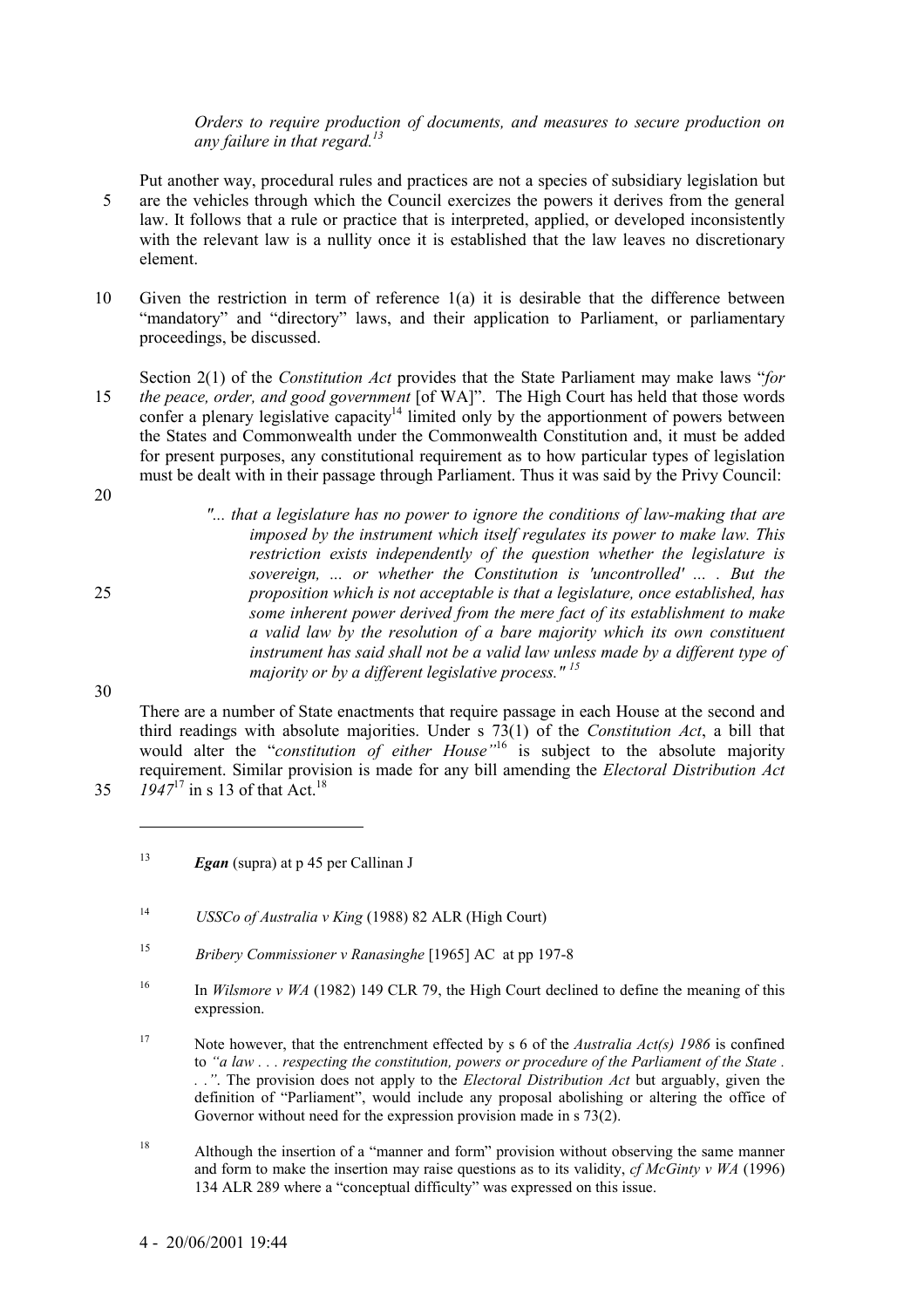It is obvious that any departure from manner and form requirements imposed on the House in passing relevant legislation aborts any presumed resulting enactment – there never was a valid Act. In the present context, a manner and form requirement is mandatory and any failure to 5 comply strictly with its terms invalidates the whole process. For example, it would be pointless to enact a validating Act complying with manner and form because the original failure ended in a nullity. Conversely, a provision is directory if non-compliance has no effect on the validity of what was done.<sup>19</sup>

10 Special majorities illustrate the situation where the law operates on parliamentary procedure for a discrete purpose. However, there are instances where the House erects its own procedural hurdles that are either unsupported by, or "gloss", the general law or, on proper examination, can be characterized as having legislative effect. The question is whether such a rule or practice has any validity.

15

20

The standing orders listed in the **Table** impose qualifications that appear not to have the requisite external legal authority.

#### **Table**

#### *Standing order* Comment

29, 30 – Relate to terms of office of President and Chairman of Committees. Provide for their removal by vote of an "absolute" majority" of members, ie, 18 affirmative votes

Section 14 of *Constitution Acts Amendment Act 1899* enacts *inter alia ì. . .and all questions which shall arise in the Legislative Council shall be decided by a majority of votes of the members present*" provided always that a quorum, 12 members, is present.

A question declaring the presidency vacant is simply that  $-$  a question to which s 14 provides that a simple majority is all that is required for it to pass.

Support for a simple majority is also found in s 49 of the *Constitution Act* (spent provision) introducing an elective presidency which states: ". . . *and in case of his* [President's] *death, resignation, or removal by a vote of the Council . . .î*. No mention is made of a special majority to effect removal.

 $356$ ,  $418$  – Deal with summonsing of witnesses - provide for committee clerk to a select committee to sign summons issued on committee's behalf. S 5 of the *Parliamentary Privileges Act 1891* specifies that a committee summons is issued by the Clerk of the House under the chairman's authorization. No provision is made for a summons issued by a committee clerk. Both SO's are not currently observed.

 $10$ <sup>19</sup> In *ALS v WA* (1992 Full Ct WA unreported) the Court held that despite express provisions in the 1891 Act about the receipt by the House itself of documents provided under summons, nevertheless the House was entitled to employ Commonsí practice by directing that they be lodged with the Clerk.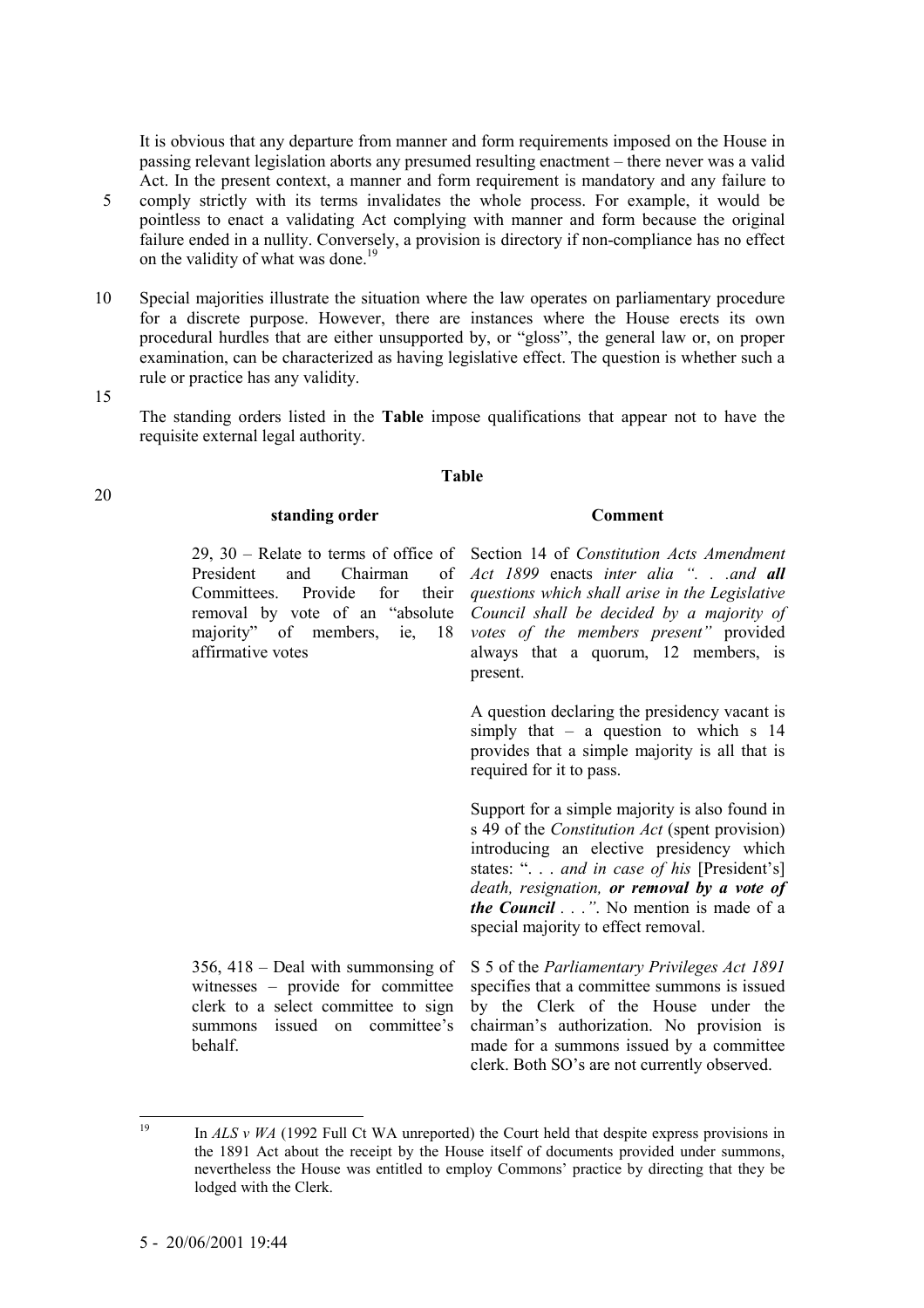433 – Motion without notice to suspend standing orders  $-$  motion must pass with an absolute majority.

SO's  $205$ ,  $206$  – relate to voting by the Chairman as Deputy or Acting President.

Contradicts s 14 CAAA (above).

Although not expressly provided for in standing orders, it has been the usage of the Council, supported by rulings from time to time, that the Chairman and Deputy Chairmen of Committees when presiding as the Acting President cannot vote, ie, they are in the same position as the President. The usage contradicts SO 205 which provides that the Chairman is entitled to vote. Although the rule refers to the "Chairman", it should refer to the Deputy President or an Acting President. It is only by comparing SO 205 with 206 that it becomes clear that the former is referring to Council proceedings and the latter to those in a committee of the whole.

Section 14 of the CAAA deprives the President of a deliberative vote by way of an exception to the voting rights of members. Questions are decided by majority vote of members present "other than the President . . *. when the votes are equal the President shall* have the casting vote.".

The usage should be discontinued on 2 grounds. First, the relevant law does support or authorize it. Second, it is not to be supposed that a member can be deprived of his/her right to vote in a representative chamber by reason only of occupying the Chair in a temporary capacity.

 $153(c)$  – provides that upon a prorogation, "the regulations shall *thereupon be disallowed*" where the question for disallowance is unresolved. That question is deemed to pass in the affirmative .

The primary disallowance provision is s 42 of the *Interpretation Act 1984*. As drafted, the rule appears to disallow by its own force rather than as a consequence of the question passing in the affirmative which triggers the operation of s 42. The rule has been redrafted to remove any suggestion that it has force and effect and is confined to the "deeming" provision.

Standing orders 276, 277 are in a somewhat different category. Both are expressed as applying to a bill that alters the constitution of either House, ie, where the second and third 5 readings in each House must pass with an absolute majority.<sup>20</sup> On the enactment of s 6 of the *Australia Act(s) 1986* it is clear that any failure to comply with s 73(1) avoids any purported

 $20<sup>o</sup>$ 

<sup>20</sup> *Cf Constitution Act* s 73(1)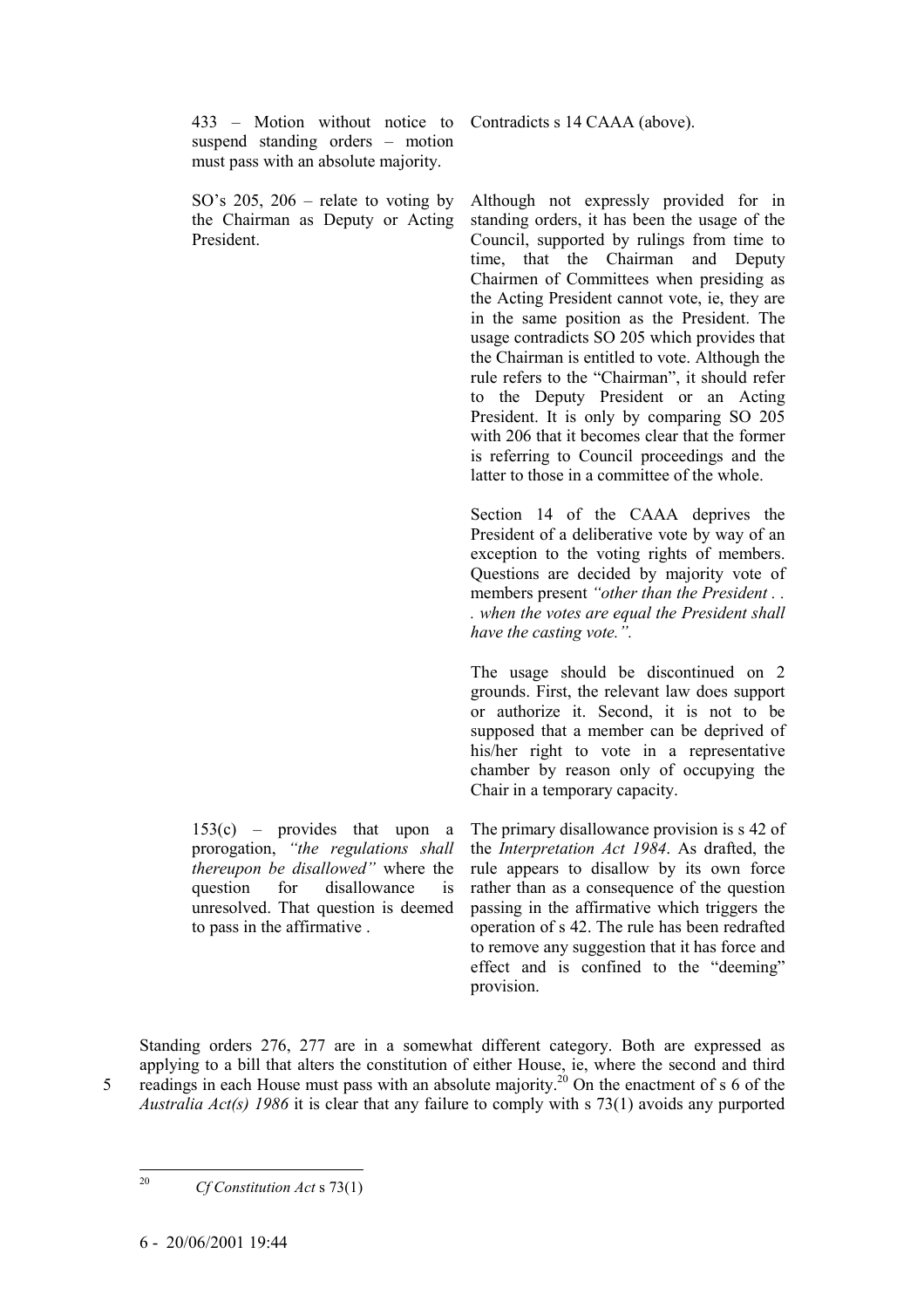enactment. Whatever its status before s 6 had effect, it is clear that the requirement for absolute majorities is now mandatory. $2<sup>1</sup>$ 

- It can be argued that SO's 276 and 277 are superfluous to the extent that they deal with 5 legislation that, for its validity, imposes strict procedural obligations on both Houses. Conversely, if they are seen as useful signposts, it can be argued that they be amended so as to more accurately define **any** bill whose passage is subject to special majorities.
- Standing order 276 prohibits the Council from considering such a bill that has originated in 10 the Assembly unless the Clerk of that House has certified on the bill that it passed in accordance with s 73 requirements. Standing order 276 concerns itself with proceedings in the Assembly in contradiction of its own express rules and usages that prevent any reference to those proceedings being made in the Council. Arguably, whether or not the Assembly complied with s 73(1) is of no interest to the Council - the validity of a bill caught by s 73(1),
- 15 when enacted, is decided elsewhere. All that should be required is the Assembly counterpart to the certificate provided by the Clerk of the Council under SO 247(a).

Standing order 277 requires that the absolute majority on second and third readings of a s 73(1) bill be determined by a division. Any failure results in the bill dropping off the notice 20 paper. Consideration of a bill that is laid aside may be resumed by restoring it to the notice paper by motion after notice.

The prohibition against revival in the same session is based upon the "same question" rule contained in SO  $170$ . Subject to SO 231 which "kills" a bill where the second reading is 25 defeated, it is open to the House to vote on a third reading a number of times for the reason that the question is *"that the bill be now read a 3<sup>rd</sup> time"*. Thus, while the House may decline the bill its reading "now", it may agree to it at a later time. Standing order 231 was adopted in 1984 for the express purpose of preventing the second reading question being put more than once. Although the basis for prohibiting revival may be questioned, the Committee may wish 30 to consider whether, given SO 231, such a self-denying ordinance has any practical use.

Lastly, SO 170 provides that it cannot be suspended. Such a provision is a nullity. Quite apart from there being no external power conferred on the Council to make such a rule, it is at odds with the ability of the House to order its proceedings as it thinks fit. The absurdity of the 35 provision is demonstrated by the fact that while it forbids suspension of SO 170, it says nothing about its repeal. The prohibition is easily avoided by repealing SO 170 and substituting another rule, albeit in identical terms minus the prohibition.

# 40 **4. Recommendations**

For the reasons given in this memorandum, the following **recommendations** are made to the Committee. The text of the rules, in their amended form(s), is contained in the Appendix.

 $45 \quad 1.$  That –

- (a) SOís 29 and 30 be amended by deleting the requirement for removal of the President and the Chairman by an absolute majority;
- (b) SO 433 be amended by deleting the requirement for an absolute majority for 50 suspension of standing orders without notice.
	- <sup>21</sup> Although s 73(6) does not apply to a subs (1) bill, a Council member would probably have the requisite standing to challenge validity of a bill said not to have passed in accordance with subs (1).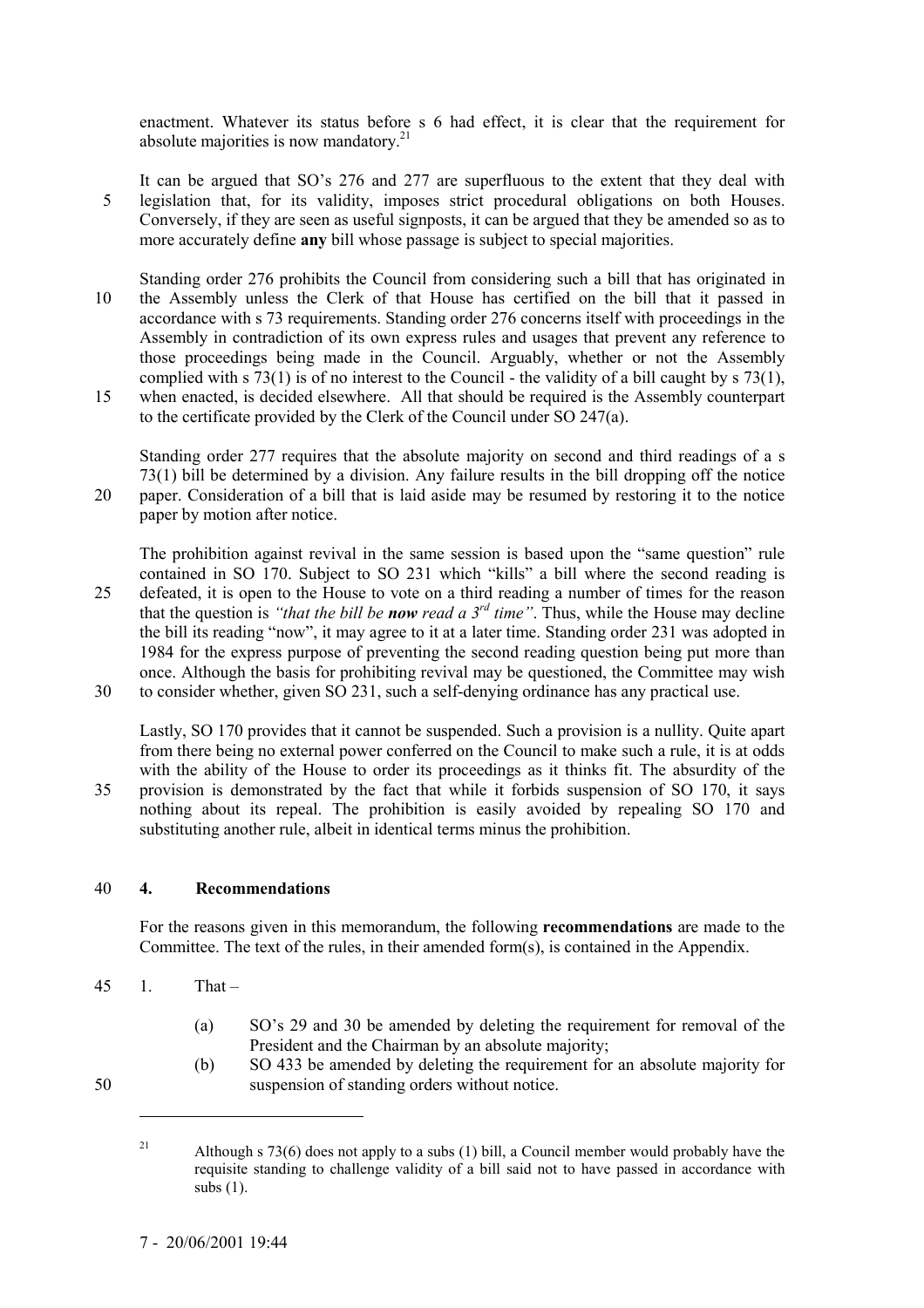- 2. That SO 356 be repealed (there is no equivalent provision made for standing committees) and SO 418 be amended to reflect statutory provisions.
- 5 3. That SO's 205 and 206 be repealed and replaced with a rule that states that the Deputy President and an Acting President may vote from the Chair and that when, as a result, there is an equality of votes, the question passes in the negative.
- 4. That SO 153(c) be amended by deleting any reference to disallowance resulting from 10 deeming an unresolved question to pass in the affirmative on prorogation.
	- 5. That SO 276 be repealed for the reason that any failure by the Assembly to comply with s 73(1) of the *Constitution Act* is exclusively a matter for that House.
- $15 \quad 6.$  That  $-$ 
	- (a) SO 277 be repealed and a rule substituted that applies to any bill whose passage is subject to special majorities;
- 
- 20 (b) no provision be made as to revival of such a bill given the effect of SO 231 at  $2<sup>nd</sup>$  reading stage;
	- 7. That the prohibition against suspension in SO 170 be deleted.

25

Clerk of the Eegfslative Council  $\epsilon$ , 20 dec/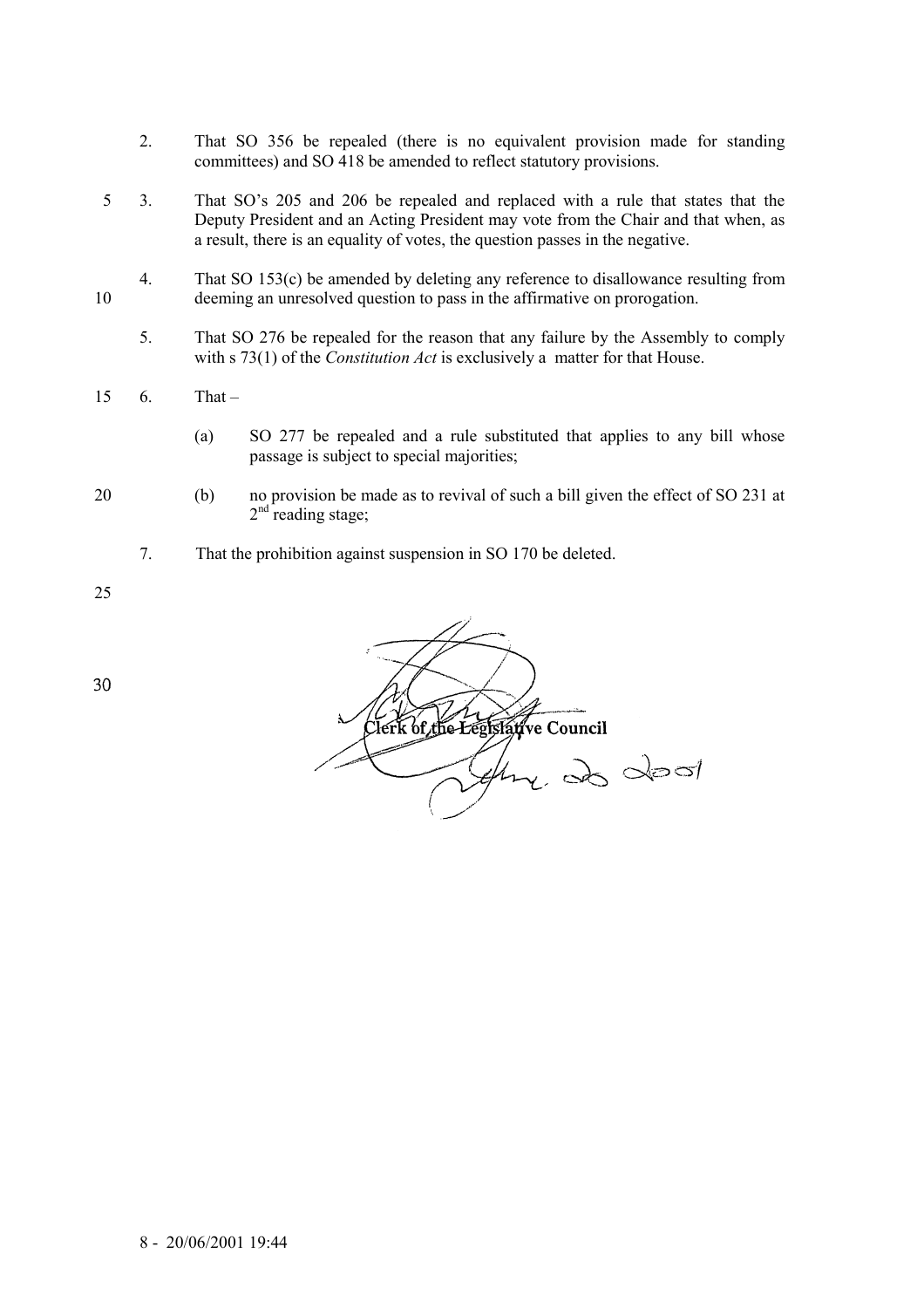# **APPENDIX – DRAFT STANDING ORDERS**

# **Removal of President and Chairman**

Standing orders  $29$ ,  $30$  are repealed and the following is substituted  $-$ 

# *29. Term of office of President and Chairman of Committees*

10 *The President and the Chairman of Committees continue in office until death, resignation, or removal by vote of the Council.*

# **Suspension of standing orders**

Standing orders  $433$ ,  $434$  are repealed and the following is substituted –

## *433. Motion for suspension*

20 *Any member may move to suspend standing orders with or without notice but not so as to interrupt a member who is speaking.*

#### **Summonsing of witnesses**

25 Option 1:

Standing orders 356, 418 are repealed.

Option 2:

| (a) | Standing orders 356, 418 are repealed; |
|-----|----------------------------------------|
|     |                                        |

- (b) The following standing order is substituted  $-\frac{1}{2}$
- 

30

5

15

# 35 *418. Witnesses to be summonsed*

*(1) This order does not apply to a member of the Council.*

- 
- *(2) A summons issued to a person to attend as a witness or to produce* 40 *documents is to be signed:*
	- *(a) by the President if the order is made by the Council;*
- *(b) by the Clerk on the authorization of the chairman if the order* 45 *is made by a committee.*

# **Voting by Deputy or Acting President**

Standing orders 205, 206 are repealed and the following is substituted  $-$ 

# *205. Voting by Deputy or Acting President*

*(1) The Deputy President, or any member temporarily occupying the Chair in the Council, is entitled to vote on any question then arising.*